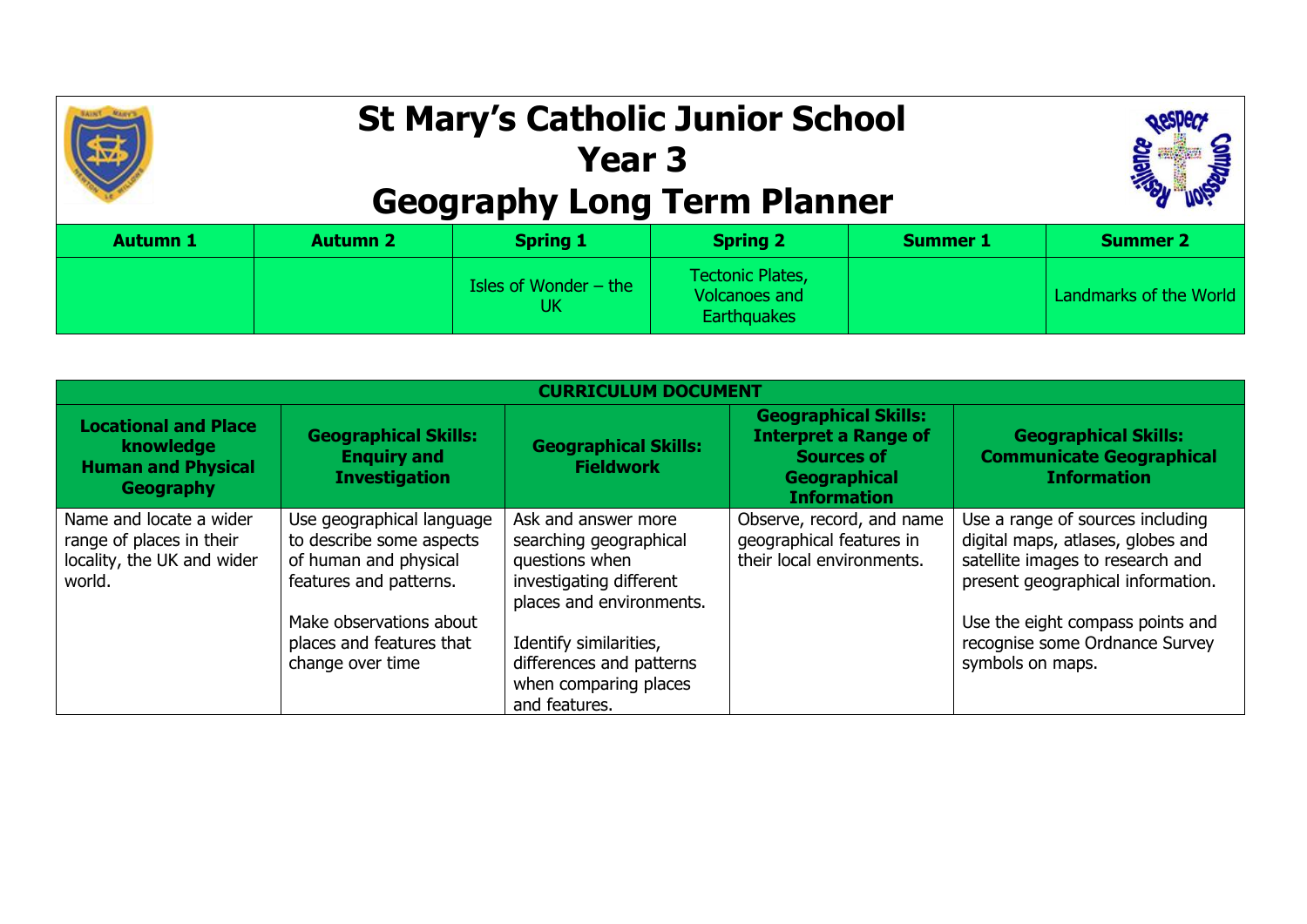| <b>CURRICULUM ENTITLEMENT</b>                                               |                                                                                                                                                                                                                                                                                                                                                                                                                                        |                                                                                                                                                                                                                                                                         |                                                                                                                                                                                                                                                                                                                                                                                                                                                                                                                                                                                                                                                                                                                                                                                                                                                   |  |  |
|-----------------------------------------------------------------------------|----------------------------------------------------------------------------------------------------------------------------------------------------------------------------------------------------------------------------------------------------------------------------------------------------------------------------------------------------------------------------------------------------------------------------------------|-------------------------------------------------------------------------------------------------------------------------------------------------------------------------------------------------------------------------------------------------------------------------|---------------------------------------------------------------------------------------------------------------------------------------------------------------------------------------------------------------------------------------------------------------------------------------------------------------------------------------------------------------------------------------------------------------------------------------------------------------------------------------------------------------------------------------------------------------------------------------------------------------------------------------------------------------------------------------------------------------------------------------------------------------------------------------------------------------------------------------------------|--|--|
|                                                                             | <b>Key Geographical Knowledge</b>                                                                                                                                                                                                                                                                                                                                                                                                      | <b>Vocabulary</b>                                                                                                                                                                                                                                                       | Assessment Criteria - 'Can I? statements'                                                                                                                                                                                                                                                                                                                                                                                                                                                                                                                                                                                                                                                                                                                                                                                                         |  |  |
| <b>Isles of</b><br><b>Wonder: The</b><br><b>UK</b>                          | World<br>$\bullet$<br>Continent: Europe<br>$\bullet$<br>United Kingdom is made up of<br>four smaller countries: England,<br>Wales, Scotland and Northern<br>Ireland<br>London (capital of England)<br>$\bullet$<br>United Kingdom is divided into<br>regions<br>UK major urban centres:<br>$\bullet$<br>London, Edinburgh, Cardiff,<br>Belfast, Birmingham,<br>Manchester, Bristol, Newcastle<br>and Liverpool<br><b>Richter scale</b> | Amenity, arable, area, atlas, city,<br>continent, country, county,<br>densely<br>populated, farmland, fertile,<br>human features, island,<br>landmark, nation, ocean, sparsely<br>populated, physical features,<br>population, region, rural, urban,<br>sea, topography | Can I ask and answer more searching geographical<br>$\bullet$<br>questions when investigating different places and<br>environments?<br>Can I name and locate a wider range of places in my<br>$\bullet$<br>locality, the UK and wider world?<br>Can I use a range of sources including digital maps,<br>atlases, globes and satellite images to research and<br>present geographical information about cities of the world?<br>Can I use the eight compass points and recognise some<br>Ordnance Survey symbols on maps?<br>Can I use geographical language to describe some aspects<br>of human and physical features and patterns of cities<br>around the world?<br>Can I make observations about places and features that<br>change over time?<br>Can I identify similarities, differences and patterns when<br>comparing places and features? |  |  |
| <b>Tectonic</b><br>Plates,<br><b>Volcanoes</b><br>and<br><b>Earthquakes</b> | $\bullet$<br>Mount Vesuvius - Pompeii<br>$\bullet$<br>Anak Krakatoa - Indonesia<br>Tectonic plates - named<br>$\bullet$<br>Earthquake zones - named                                                                                                                                                                                                                                                                                    | Active, ash, crater, crust,<br>dormant, earthquake, eruption,<br>fault, fertile, flank, igneous, iron,<br>lava, magma, mantle,<br>metamorphic,<br>molten, sedimentary, structure,<br>tectonic plate, tsunami, upper<br>mantle, volcano                                  | Can I name and locate tectonic plates?<br>$\bullet$<br>Can I name and locate volcanoes and earthquake zones?<br>Can I use geographical language to describe some aspects<br>of tectonic plates, volcanoes and earthquakes?<br>Can I use a range of sources including digital maps,<br>atlases, globes and satellite images to research and<br>present information about tectonic plates, volcanoes and<br>earthquakes?<br>Can I use the eight compass points and recognise some<br>Ordnance Survey symbols on maps?                                                                                                                                                                                                                                                                                                                               |  |  |
| <b>Landmarks of</b><br>the World                                            | The seven continents: Europe,<br>$\bullet$<br>North America, South America,<br>Africa, Asia, Australia and<br>Antarctica.<br>North and South Poles<br>$\bullet$<br>One global ocean divided into<br>$\bullet$<br>five distinct oceans: The Pacific<br>Ocean, the Atlantic Ocean, the                                                                                                                                                   | Altitude, atlas, biomes, cathedral,<br>climate change, continent,<br>densely populated, fertile, globe,<br>human features, landmark,<br>location, North Pole, physical<br>features, South Pole, temperate,<br>transport, world heritage site                            | Can I name and locate a wider range of landmarks in my<br>locality, the UK and wider world?<br>Can I identify similarities, differences and patterns when<br>comparing places and features?<br>Can I observe, record, and name geographical features in<br>my local environment?                                                                                                                                                                                                                                                                                                                                                                                                                                                                                                                                                                  |  |  |